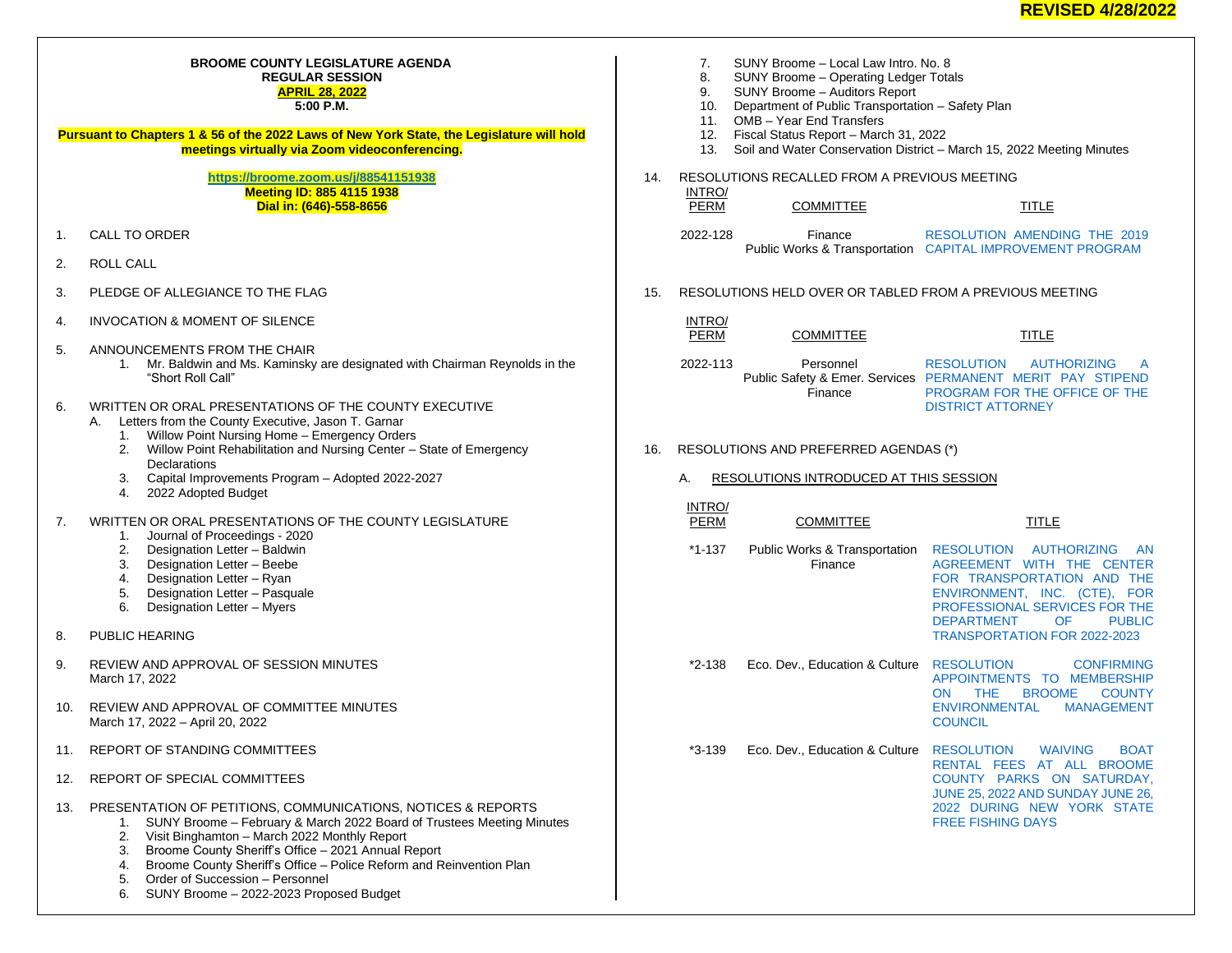## **REVISED 4/28/2022**

| *4-140     | Eco. Dev., Education & Culture RESOLUTION<br>Finance                          | <b>AUTHORIZING</b><br>ACCEPTANCE OF<br>THE ADULT<br>LITERACY/WORKFORCE<br>DEVELOPMENT PROGRAM GRANT<br>FOR THE BROOME COUNTY PUBLIC<br>LIBRARY, ADOPTING A PROGRAM<br>BUDGET AND AUTHORIZING AN<br><b>WITH</b><br><b>AGREEMENT</b><br><b>LITERACY</b><br>VOLUNTEERS OF BROOME-TIOGA<br>COUNTIES TO ADMINISTER SAID | *10-146     | Health & Human Services<br>Finance                     | <b>RESOLUTION</b><br><b>AUTHORIZING</b><br>RENEWAL OF THE SCHOOL BASED<br><b>DENTAL</b><br><b>GRANT</b><br><b>FOR</b><br><b>THE</b><br><b>DEPARTMENT</b><br>OF<br><b>HEALTH.</b><br>ADOPTING A PROGRAM BUDGET<br>AND RENEWING AN AGREEMENT<br>WITH LOURDES CENTER FOR ORAL<br>HEALTH TO ADMINISTER SAID<br><b>PROGRAM FOR 2022-2023</b> |
|------------|-------------------------------------------------------------------------------|--------------------------------------------------------------------------------------------------------------------------------------------------------------------------------------------------------------------------------------------------------------------------------------------------------------------|-------------|--------------------------------------------------------|-----------------------------------------------------------------------------------------------------------------------------------------------------------------------------------------------------------------------------------------------------------------------------------------------------------------------------------------|
|            |                                                                               | PROGRAM FOR 2022                                                                                                                                                                                                                                                                                                   | $*11 - 147$ | Personnel<br>Public Works & Transportation             | <b>RESOLUTION</b><br><b>AUTHORIZING</b><br>- A<br>PERSONNEL CHANGE REQUEST                                                                                                                                                                                                                                                              |
| *5-141     | Eco. Dev., Education & Culture<br>Finance                                     | <b>RESOLUTION</b><br><b>AUTHORIZING</b><br>- AN<br><b>AGREEMENT</b><br><b>WITH</b><br><b>LIBRARY</b><br><b>MARKET</b><br><b>PROFESSIONAL</b><br>FOR<br><b>WEBSITE AND CALENDAR SYSTEM</b><br>SERVICES FOR THE<br><b>BROOME</b><br><b>COUNTY PUBLIC LIBRARY FOR 2022-</b><br>2023                                   |             | Finance                                                | FOR THE DEPARTMENT OF PUBLIC<br><b>WORKS - BUILDINGS AND GROUNDS</b>                                                                                                                                                                                                                                                                    |
|            |                                                                               |                                                                                                                                                                                                                                                                                                                    | $*12 - 148$ | Personnel<br>Public Safety & Emer. Services            | <b>RESOLUTION AUTHORIZING A HOME</b><br>RULE REQUEST TO AUTHORIZE THE<br>COUNTY OF BROOME TO OFFER AN<br><b>OPTIONAL</b><br><b>TWENTY</b><br><b>YEAR</b><br>RETIREMENT PLAN TO JOSHUA                                                                                                                                                   |
| $*6 - 142$ | <b>Health &amp; Human Services</b><br>Finance                                 | <b>RESOLUTION</b><br><b>AUTHORIZING</b><br>AMENDMENT TO THE AGREEMENT<br>WITH USA STAFFING SERVICES, LLC<br><b>FOR</b><br><b>TEMPORARY</b><br><b>STAFFING</b><br><b>SERVICES FOR THE WILLOW POINT</b><br>REHABILITATION AND<br><b>NURSING</b><br><b>CENTER FOR 2022</b>                                            |             |                                                        | DEPUTY<br><b>SHERIFF</b><br>QUINN,<br><b>A</b><br><b>EMPLOYED BY SUCH COUNTY</b>                                                                                                                                                                                                                                                        |
|            |                                                                               |                                                                                                                                                                                                                                                                                                                    | $*13-149$   | Public Safety & Emer. Services<br>Personnel<br>Finance | <b>RESOLUTION</b><br><b>AUTHORIZING</b><br>ACCEPTANCE OF THE ORGANIZED<br><b>CRIME DRUG ENFORCEMENT TASK</b><br>FORCE PROGRAM GRANT FOR THE<br>OFFICE OF THE SHERIFF AND                                                                                                                                                                |
| $7 - 143$  | <b>Health &amp; Human Services</b><br><b>County Administration</b><br>Finance | <b>RESOLUTION</b><br><b>AUTHORIZING</b><br>- AN<br><b>WITH</b><br><b>AGREEMENT</b><br>POINTCLICKCARE TECHNOLOGIES,<br>INC., FOR AN ELECTRONIC MEDICAL<br><b>RECORDS</b><br>SYSTEM FOR<br><b>THE</b><br>WILLOW POINT REHABILITATION<br>AND NURSING CENTER FOR 2022-<br>2023                                         |             |                                                        | ADOPTING A PROGRAM BUDGET<br>FOR 2021-2022                                                                                                                                                                                                                                                                                              |
|            |                                                                               |                                                                                                                                                                                                                                                                                                                    | *14-150     | Public Safety & Emer. Services<br>Personnel<br>Finance | <b>AUTHORIZING</b><br><b>RESOLUTION</b><br>RENEWAL OF THE US MARSHALS<br><b>FALCON PROGRAM GRANT FOR THE</b><br>OFFICE OF THE SHERIFF AND<br>ADOPTING A PROGRAM BUDGET<br>FOR 2021-2022                                                                                                                                                 |
| *8-144     | <b>Health &amp; Human Services</b>                                            | <b>RESOLUTION</b><br><b>CONFIRMING</b><br>APPOINTMENT TO MEMBERSHIP ON<br>THE YOUTH BUREAU ADVISORY<br><b>BOARD</b>                                                                                                                                                                                                | *15-151     | Public Works & Transportation<br>Finance               | <b>RESOLUTION</b><br><b>AUTHORIZING</b><br>RENEWAL OF THE INTERMUNICIPAL<br>AGREEMENT WITH THE VILLAGE OF<br>ENDICOTT FOR MAINTENANCE OF                                                                                                                                                                                                |
| *9-145     | <b>Health &amp; Human Services</b><br>Finance                                 | <b>RESOLUTION</b><br><b>AUTHORIZING</b><br>AMENDMENT TO THE AGREEMENT<br>WITH OUR LADY OF LOURDES<br>MEMORIAL HOSPITAL INC., FOR<br><b>SERVICES</b><br><b>RELATED</b><br>TO THE<br><b>HEALTH'S</b><br><b>DEPARTMENT</b><br>OF.<br><b>FAMILIES</b><br><b>BROOME</b><br>HEALTHY<br>PROGRAM GRANT FOR 2021-2022       |             |                                                        | THE BROOME COUNTY SEWER<br>SYSTEM FOR THE DEPARTMENT OF<br>PUBLIC WORKS FOR 2021-2026                                                                                                                                                                                                                                                   |
|            |                                                                               |                                                                                                                                                                                                                                                                                                                    | *16-152     | <b>Public Works &amp; Transportation</b>               | RESOLUTION ADOPTING THE 2022<br><b>BROOME COUNTY DEPARTMENT OF</b><br>PUBLIC TRANSPORTATION SAFETY<br><b>PLAN</b>                                                                                                                                                                                                                       |
|            |                                                                               |                                                                                                                                                                                                                                                                                                                    | *17-153     | Public Works & Transportation<br>Finance               | <b>RESOLUTION</b><br><b>AUTHORIZING</b><br>AMENDMENT TO THE AGREEMENT<br>WITH MCFARLAND JOHNSON, INC.,<br>FOR PROFESSIONAL ENGINEERING<br>SERVICES FOR THE DEPARTMENT<br>OF PUBLIC WORKS FOR 2019-2021                                                                                                                                  |